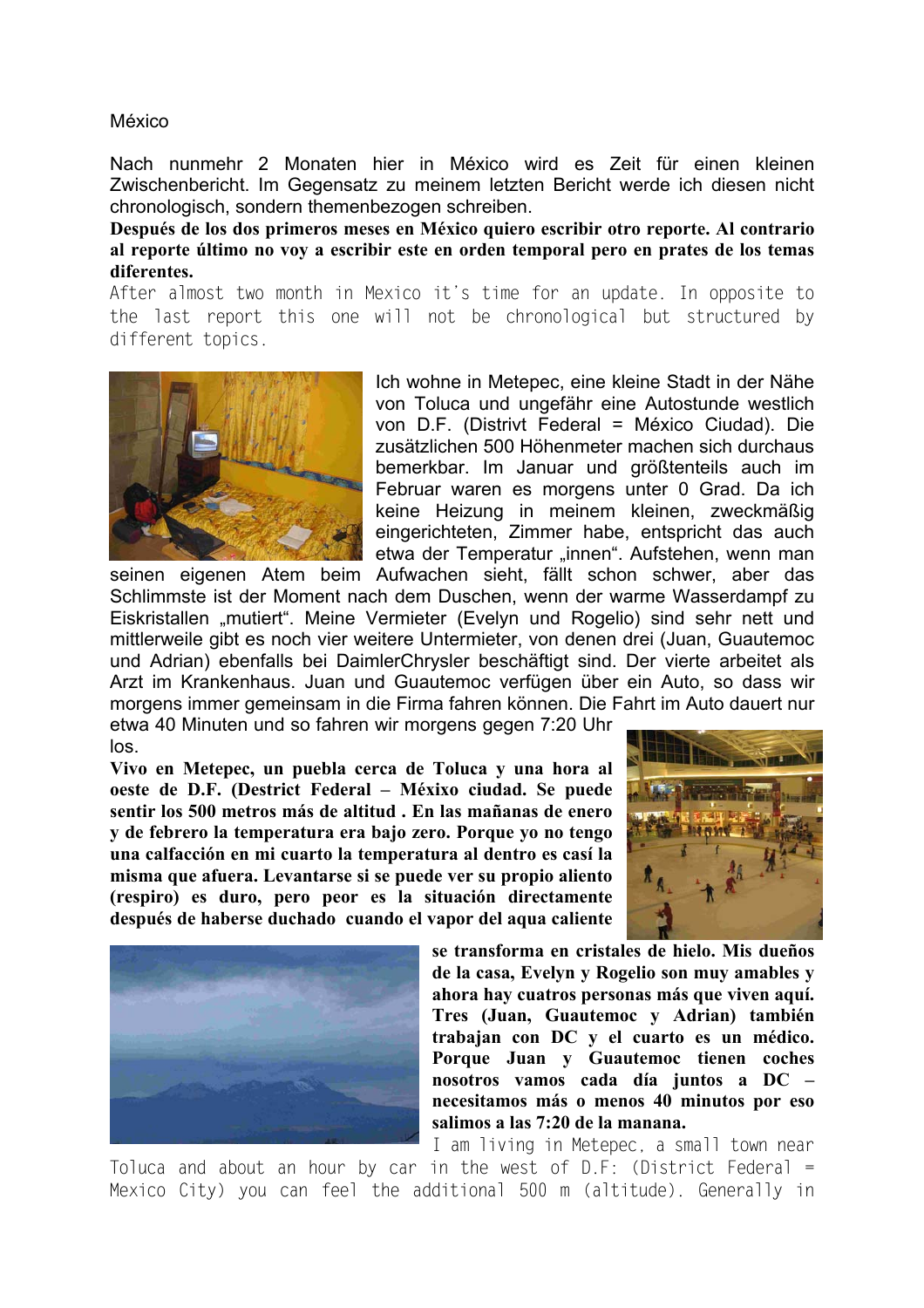January and February the temperature was below zero and because I do not have a heating system in my small but well equipped room, I had the same temperature inside. It's hard to get up in the morning if you can see your own breath but the moment right after taking a shower, when the hot steam is changing in ice crystals, is even worth. God sake, man get used to everything. My Landlords are very nice people and at the moment here are living four more people. Three of them (Juan, Cuauhtémoc and Adrian) are working with DC as well, the forth person (Alfonso) is a doctor. Because Juan and Cuauhtémoc have cars, we can leave together every morning by car which takes about 40 minutes; so we leave usually at 7:20 am.



Die meisten großen mexikanischen Firmen haben eine 6 Tage Woche (DC nur eine 5 Tage Woche – wobei ich auch schon Samstags gearbeitet



habe und das wohl auch wieder tun werde), es gibt im ersten Jahr gar kein Urlaub und danach ist der

gesetzlich festgesetzte Mindesturlaub 5 Tage (DC 7 Tage) und mit stetigem Wachstum sind es bereits im 5. Jahr 15 Tage (andere Firmen erhöhen den Urlaub gar nicht. Das relativiert sich etwas, weil es etwa 13 staatliche Feiertage gibt (in Hessen sind es ja nur 6). Rechte hat ein Arbeitnehmer eigentlich keine. Den Angestellten bei DC geht es überdurchschnittlich gut und vermutlich werden daher auch alle Extraleistungen stillschweigend und sogar mit einer gewissen Genugtuung



erbracht.

**La mayoría de las empresas méxicanas trabajan seis dias en la semana (DC solamente 5 aunque ya** 

**trabajé un sábado y voy a trabajar unos sábados más) y los empleados no tienen vacaciones en el primer año. Después son 5 días (que es que el ley dice) – 7 días con DC. Además DC da cada año unos días más. En el año cinto son 15 días que es mucho** 

**teniendo en cuenta que hay 13 días de festivos publicos anuales (en Hessen, un estado de Alemania, tenemos sólo 6). Los empleados no**



**tienen muchos derechos. Todas las personas que trabajan con DC tienen suerte! Tal vez esta es la razón porque las personas trabajan más y hacen esto con una manera de satisfacción.**Most of the big Mexican companies do work six days a week (DC just 5 – well, I have been working one Saturday and will work several more). The employee has no vacations in the first year; starting with 5 days in the second (DC offers 7 days). Some companies do not increase the days of vacations, DC does. In the fifth year you can take 15 days of. Which is okay in consideration that they have 13 days of public holidays in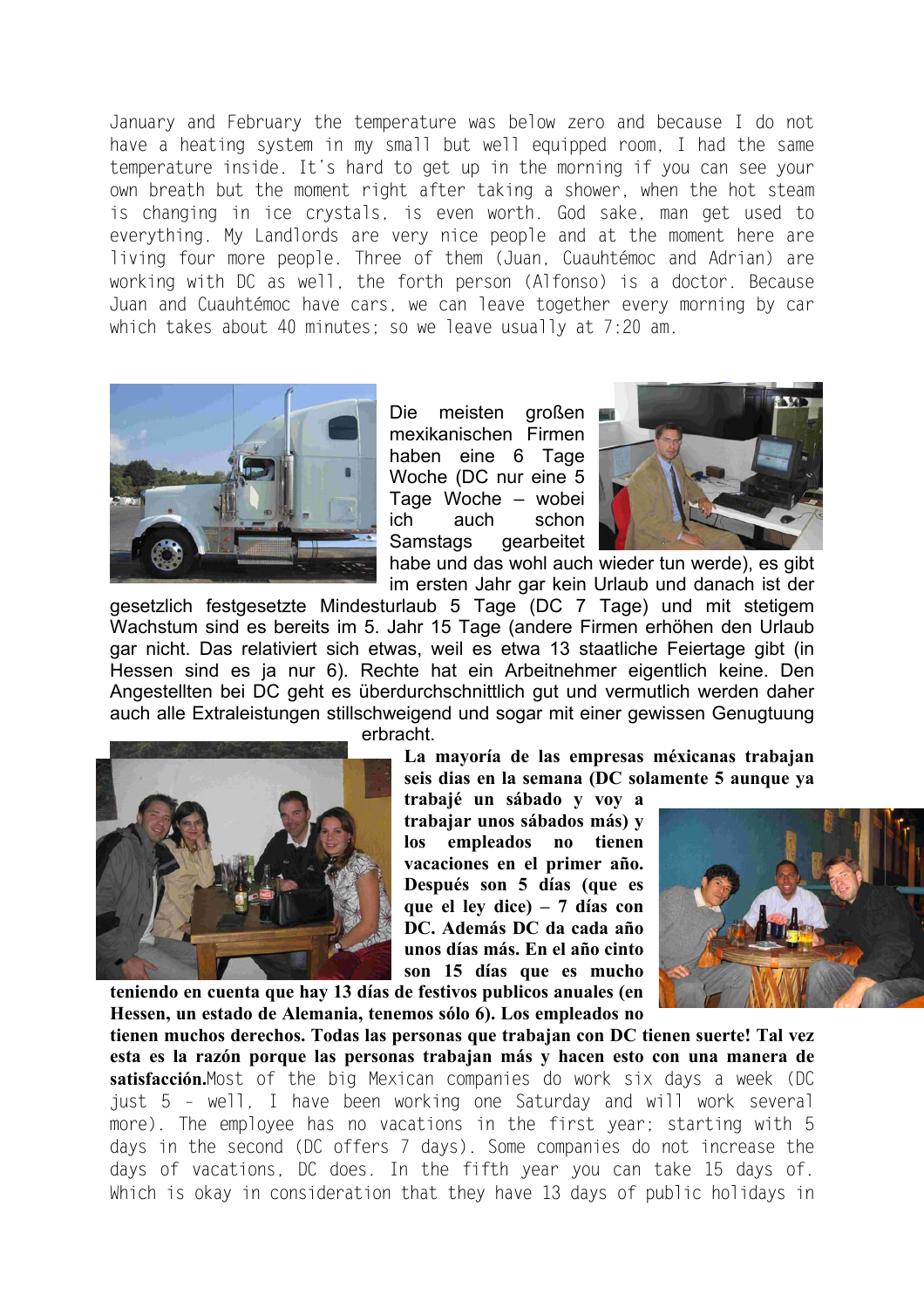Mexico (Hessen – a State of Germany – has just 7 days of public holidays.). Besides that employees do not have many rights. These ones are working for DC Mexico are quite lucky and that might be the reason that they do this entire extra work without complaining – in opposite, it seems to be they do it with some kind of satisfaction.

Nachdem ich zugestimmt habe, regelmäßig zweimal in der Woche bis 21 Uhr zu arbeiten und auch an einigen Samstagen zur Verfügung stehe, habe ich im Gegenzug um freie Tage gebeten, um mir ein wenig das Land ansehen zu können (Die Distanzen sind einfach viel größer und die Reisegeschwindigkeiten viel geringer als in Deutschland) und mein Chef hat tatsächlich zugestimmt. Am Ende werde ich dann in 4 Monaten nur knapp 110 Überstunden gemacht haben. Insgesamt also 880 Stunden, was auf eine in Deutschland übliche 37,5 Stunden Woche umgerechnet 22 Wochen sind. Aber nun gut, so ist das eben. Und eigentlich bin ich jetzt mit meinen freien Tagen auch sehr zufrieden. ;-)

**Después aprobé trabajar dos veces en la semana a las 9 y también unos sábados, pregunté a mí jefe si sería posible que tendré algunos días libres para viajar un poco en México porque las distancias son más grandes que en Alemania (o Ecuador) y el transporte dura más tiempo. Y mí jefe me permitió estos días! Que padre (chevere)! Por eso al fin de mis practricas voy a tener solo 110 horas extras. Que está bien, estoy feliz!** 

After I signed in working two times a week until 9 p.m. and some times on Saturday I asked for some days taking of to see some more places (the distances are quite as big as in the U.S. but it takes far more time. As I still will have worked about 110 extra hours at the end of my internship my boss agreed! ,-) And I am pretty happy about this.

Der zweite Grund, warum sich meine Begeisterung in Grenzen hält ist, dass ich erwartet habe, meine mir in Ecuador angeeigneten Spanischkenntnisse vertiefen zu können. Dem ist nicht so und ich habe eher den Eindruck dass sich mein Spanisch von Tag zu Tag verschlechtert. Zwar sprechen hier alle mit mir Spanisch, aber im Bereich Controlling Finanzen (zumindest bei dem, was ich tue) halten sich die Gespräche im Grenzen. Viel Arbeit alleine vor dem Rechner. ;-(

**Una causa más porque no estaba contento es, que esperaba a mejorar mí espanol aquí. Pero a mí me parace si erael contrario. Cada día pierdo un poco más. Sí, toda la gente habla español conmigo, pero en mi departamento (finanzas – planación y reportes) no hay muchas conversaciones. Casi todo el trabajo se hace solo al frente de la computadora. ;-(** 

A second reason why I was not enjoying m time is that my Spanish seems to get worth since I have started working. I spent most of the time "lonely" in front of the PC. There are only random meetings and conversations. ;-(

Sehr angenehm ist der menschliche Umgang. Sowohl mein Chef als auch die



Mitarbeiter in meinem direkten Umfeld (Orthensia, Karen und Johannes) sind extrem freundlich.

**Un gran plus es que la gente es muy amable, abierta y servicial. También mí jefe y especialmente la gente que trabaja cerca de mí (Orthensia, Karen y Johannes).** 

The friendliness of the people is a big plus. My boss as well as the people working close to me (Orthensia, Karen and Johannes) are extremely kind.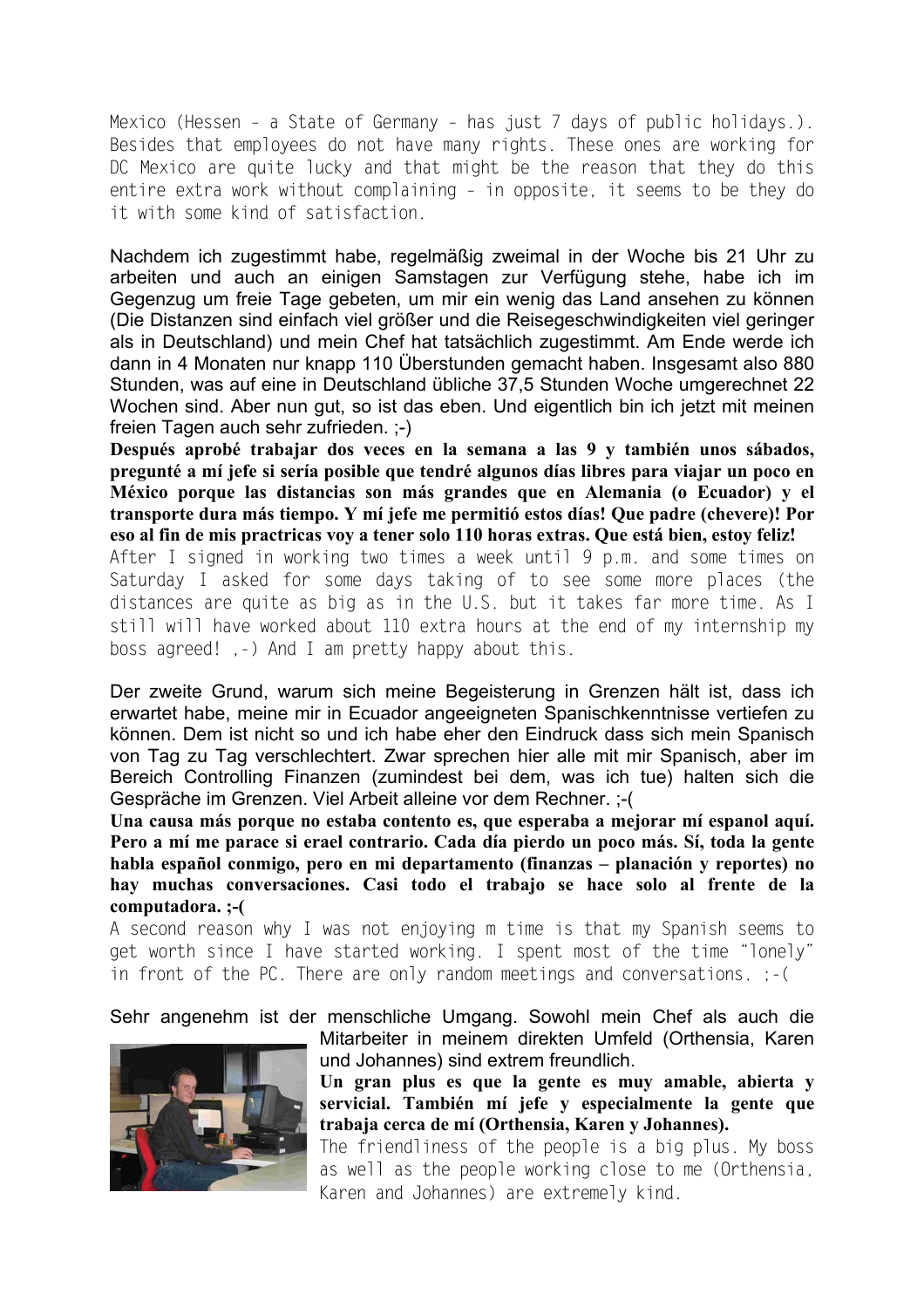Dennoch hatte ich nach grob zwei Wochen einen Durchhänger. Noch keine Emailadresse, noch kein Telefon (dauerte 5 Wochen) und meine Aufgaben waren auch noch nicht klar umrissen, da mein Chef seinen Posten eben gerade erst neu bezogen hatte. Dazu noch keinen Anschluss an Einheimische und so schön und sicher die Gegend in Metepec ist, so ruhig und verlassen wirkt sie manchmal.

**Sin embargo en la semana segunda tenía un tiempo muy duro. No tenía un correo electrónico, no tenía teléfono (en total tenía que esperar cinco semanas al teléfono), no tenía dudas especiales, porque mi jefe recibió su posición nueva con mi llegada y no tenía suficiente contacto a la gente mexicana. Aparte de eso Metepec es muy seguro y bonito pero al otro lado también demasiado tranquilo y aislado.** 

Nevertheless I had a hard time in the second week. No email, no telephone (took 5 weeks to get one) und my duties were not defined because my boss just switched to his new job. Additionally I did not have contact to Mexicans and the safe and quite Metepec can be sometimes too quite and lonely.

Aber es hat sich alles zum Guten gewendet. Mittlerweile habe ich einen Freundeskreis (eigentlich sind es sogar zwei), mit denen ich regelmäßig am Wochenende als auch ab und an in der Woche etwas unternehmen kann. Abgesehen von den beiden Wochenenden mit Mike und einem Abend in D.F. mit



Johannes, sind meine Kontakte mexikanischer oder zumindest mittel- und lateinamerikanischer Natur – auch gut für ein wenig Spanischpraxis. Ab und an sitzen wir auch im Haus von Evelyn und Rogelio zusammen, trinken Kaffee, essen fürchterlich scharfe Sachen ;-) und unterhalten uns im wahrsten Sinne über Gott und die Welt: Mexikanische Geschichte und Politik, USA, Geschichte und Heute in Deutschland, Stereotypen und die interessantesten Unterschiede zwischen

verschiednen Ländern und Kulturen. Sehr nett!

**Pero ahora todo está bien. Tengo amigos mexicanos para salir frecuentamente los fines de semana y también a veces en la semana. Aparte de los dos fines de semana con Michael y una vez con Johannes en D.F. las personas con quienes salgo (uah... da bin ich mir nicht sicher!) son de Látino-America o de America Central. En rato las personas de mi casa nos encontramos en la noche para beber un café, comer algo muy picante y** 

**platicamos sobre cosas diferentes: historia de México, historia de Alemania, México y Alemana hoy, Las relaciones con los Estados Unidos, tipos stereos**





**y las diferencias intresantes del países y de las culturas. Muy divertido!** 

BUT everything just got right. I am having a bunch of Mexican friends who I can join frequently on the week-end and sometimes during the week Besides from the time I spent with Mike (a colleague of mine from Germany) and the one time I have been to D.F. with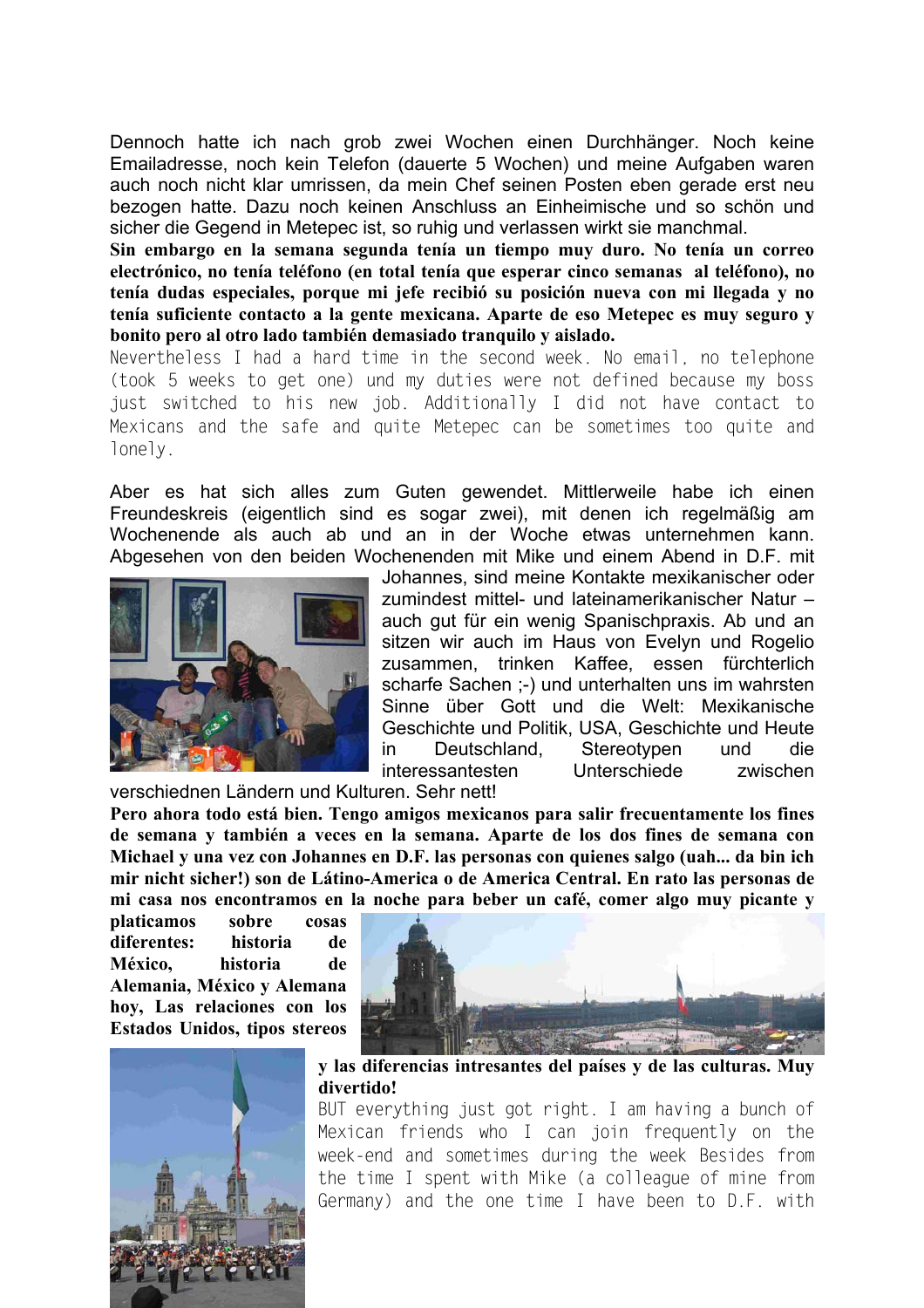Johannes (German guy doing an internship as well) my contacts are all Mexican or it least people from Central and Latin America. This is good for some Spanish. Sometimes all the people from our house meet in the night drinking coffee, eating extremely hot (spicy) stuff and talking about all kinds of things, e.g. Mexican history, German history and Germany today, the relations with the U.S., stereotypes and interesting differences between the countries, between the cultures. Very nice!

Sport mache ich leider überhaupt keinen. Nun gut, man kann nicht alles haben. Schließlich gibt es ja noch das Reisen und Anschauen. Bisher war ich mehrere Male in D.F: (und es werden wohl auch noch ein paar weitere Male werden), habe mir

Toluca und **Malinalco** alleine, sowie Taxco (mit den Höhlen von



Cacahuamilpa) und Teotihuacan (Mayas) zusammen mit Mike angesehen. Außerdem nutze ich oft einen Tag am Wochenende um (wie jetzt auch gerade) im Cafe zu sitzen, zu lesen, zu schreiben, Musik zu hören und einfach auch mal zu entspannen und gar nichts zu tun.

**No hago deporte pero r no se puede tener todo! Además hay las cosas para viajar y visitar. Ya fui algunas veces a D.F., visité Toluca y Malinalco (Atztecas) y fui junto con** 



**Michael a Taxco (incluído las crutas de Cacahuamilpa – impresionante!) y Teotihuacán (Mayas). Casí cada fin de semana paso algunas horas (ahora tambien) en un café para leer, escribir, escuchar a música o solamente para descansar y para no hacer "nada".** 

Well, I do no sport at all, but one can not have everything. But I am travelling and

visiting some places. I have been several times

to D.F. (and I will go there some more times), visited Toluca and Malinalco (ancient Aztec site) on my own and went with Mike to Taxco (including the giant caves of Cacahuamilpa) and Teotihuacán. Usually (like in this moment) I spent each week-end some hours in a café to read, write, listen to music and just hang out and doing nothing.



Das soll es eigentlich schon gewesen sein. In den kommenden Wochen kommt noch einiges interessantes (zumindest habe ich das vor) und ich kann zum jetzigen Zeitpunkt sagen, dass ich mich sehr glücklich schätze, dass ich hier diese Erfahrung machen darf. Überhaupt (mit einen Gruß an Mike) möchte ich an dieser Stelle mal festhalten, dass es mir im generellen sehr gut geht ;-)

**Bueno. Eso es todo. En las semanas próximas voy a hacer más cosas interesantes (espero) y ahora puedo decir que estoy super feliz que recibí la posibilidad para hacer estas experencias aquí. Generalmente (Saludos a Michael) puedo decir que tódo está bien.**